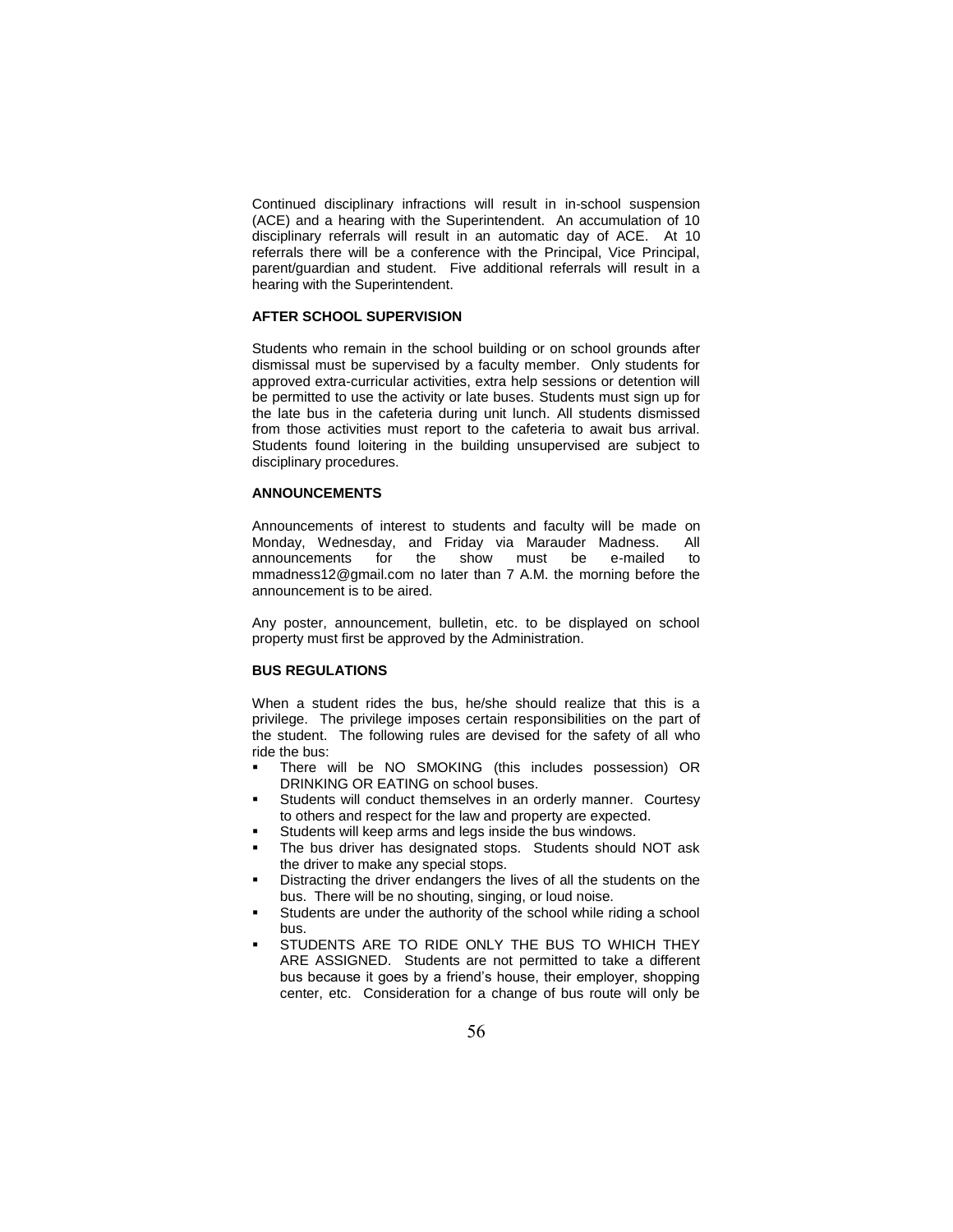given for reason of medical incapacitation or physical change of residence. Riding a different bus to work on a school project with another student requires documentation from the teacher.

 Disregarding any of the above rules could result in the suspension of the student's bus privileges.

# **DRESS CODE**

Students are expected to dress in a manner consistent in showing responsibility, pride, awareness that school is place of business, as well as a positive regard for discipline and authority. Students are expected to be neat and clean in appearance. If, in the opinion of the Administration, a student's attire is such that it disrupts the educational process, distracts from the orderly running of school activities or constitutes a threat to the health and/or safety of students, the Administration will request the student's parent bring appropriate attire to school or may send the student home. Repeated violations of the dress code (see below) will result in disciplinary action.

- Students may not wear or display headgear in the building at any time, or outside during fire drills**.** "Headgear" is defined as **hoods, scarves**, **bandanas, headbands, do rags, hats, baseball caps** and **skullcaps**. **Exceptions include:** students may wear headgear for religious or medical reasons as approved and communicated by the high school administration and noted in the student's agenda. In certain areas, such as Foods and Shops, students may wear headgear for cleanliness or safety reasons only. Sunglasses are never permitted inside.
- Gang related clothing, symbols, and colors are not permitted. (Consistent with New Jersey Statute 2C:44-3 (h) " a criminal street gang is defined as three or more persons who have in common a group name or identifying symbol, tattoo, or other physical marking, style of dress or use of hand signs or other indicia of association or common leadership, AND individually or in combination with other members of a criminal street gang, while engaging in gang related activity, have committed, conspired or attempted to commit, within the preceding three years, two or more offenses of robbery, carjacking aggravated assault, aggravated sexual assault, sexual assault, arson, burglary, kidnapping, extortion, among other crimes."
- Clothing must be clean, not torn, and free of suggestive, vulgar, profane, violent, demeaning or inappropriate symbols, including, but not limited to, drug or alcohol related symbols or phrases with double meanings.
- Key chains can be no more than six (6) inches long. Chain type necklaces and bracelets must have links that are less than one (1) inch thick. Spiked jewelry is not permitted
- Clothes may not be backless or strapless nor expose any part of the midriff or back. Shoulders must be covered.
- Clothing may not have low necklines nor may athletic jerseys have sleeve openings with large armholes. Tank tops, or spaghetti straps less than one (1) inch wide are not permitted. All undergarments must be completely covered. Pants must be worn at the waist.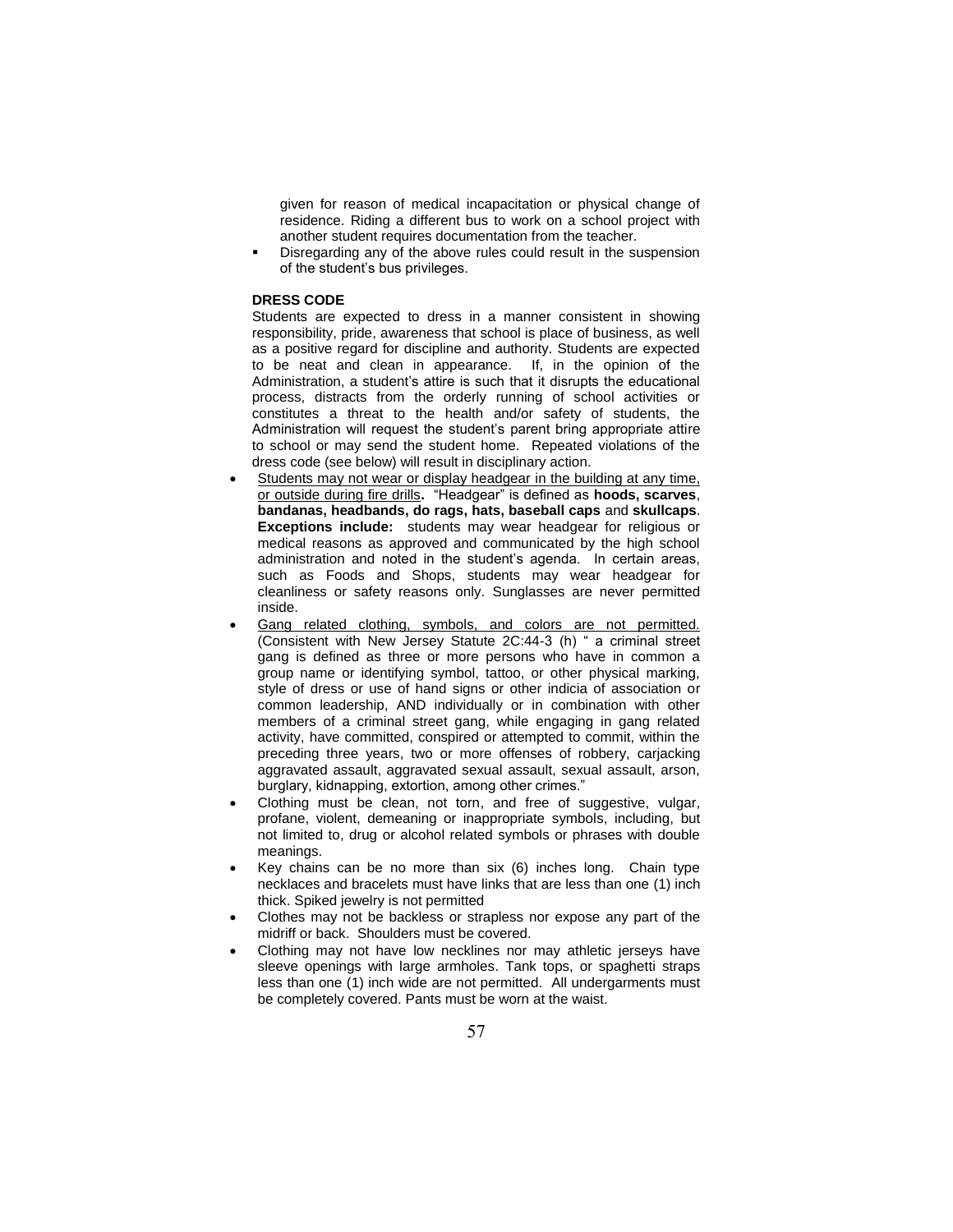- Appropriate footwear must be worn at all times. Shoes designed primarily as beach and/or shower wear and shoes without backs are not considered appropriate.
	- While the administration is sensitive to the styles and trends of today's footwear, flip/flops and shower shoes not only pose a safety problem, but also are not in good taste in a school setting.
- Shorts, shirts, skirts and dresses are to be of an appropriate length, appreciably longer than fingertip length when one is standing with his/her arms relaxed at his/her side. Clothes must always be appropriate for the educational setting.
- All overcoats, such as raincoats, winter parkas, etc. must be removed and placed in lockers upon arrival to school.
- Sleepwear/underwear (i.e. pajamas, lingerie, boxers) are not permitted as outerwear. This includes flannel pants.
- If any adult considers a student's clothing offensive, the student will be referred to an administrator and asked to change.
- Backpacks/messenger bags must be stored in students' lockers and not carried during the scheduled class day  $(7:17 - 2:20)$ . Purses cannot be of a size that allows for book storage.

## **DRIVING AND PARKING PRIVILEGES**

Seniors who wish to drive to school are assigned a parking spot based on a lottery. Seniors are eligible to enter into the lottery if they already have their Driver's License or targeted license date is no later than December 1 of their Senior Year. Students receiving their license after December 1 of their Senior Year may request to be placed on a waiting list.

Any student who accumulates ten lates to school, ten referrals or is requested to meet with the superintendent in any academic year, will be ineligible for the parking lottery for on-campus parking during their senior year.

The following rules apply:

- Vehicles must be registered in the name of student or family member. Student cannot register a friend's car.
- The parking decal must be displayed on the Driver's side back window. Violation of this will result in loss of privilege.
- Students are only permitted to park in the student parking lot. Parking in an unauthorized area or on any yellow lines will result in loss of privilege.
- Continuous lates to school will result in loss of privilege.
- Driving fast or dangerously will result in loss of privilege.
- Allowing any underclassman to drive your car (unless approved by an administrator) will result in loss of privilege.
- You are not allowed to give or loan your spot to another student.
- Leaving school property without permission will result in loss of privilege.
- If a student receives a full day of ACE or is assigned OSS his/her parking privilege will be suspended.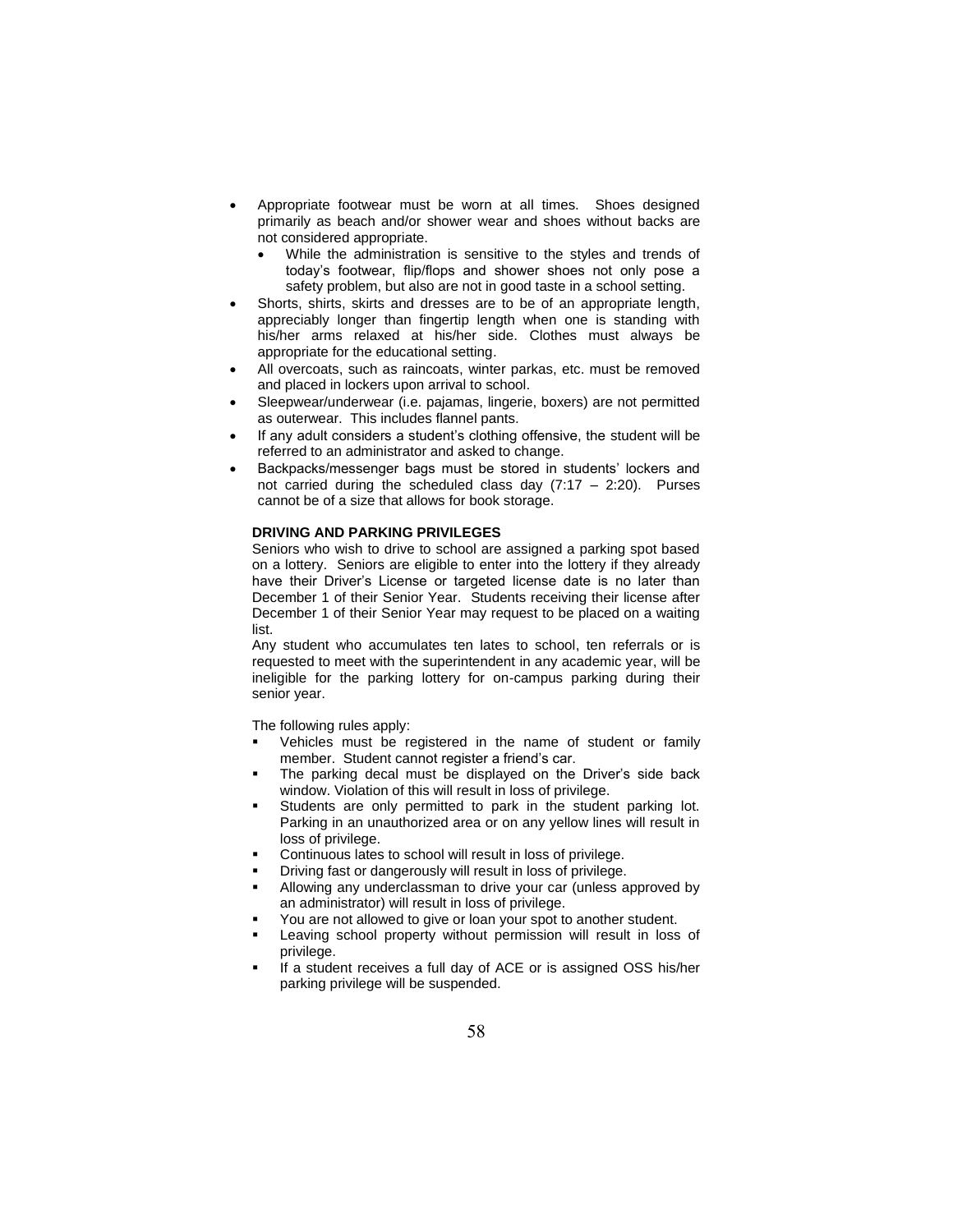- Cars parked on campus are subject to search if a reasonable suspicion exists that the search will uncover evidence of illegal activity or infraction of school rules.
- Parking fees must be paid as assigned by the Board of Education.

# **FIGHTING**

Students are discouraged from engaging in physical violence of any form and encouraged to seek help to resolve any differences. If a student is attacked by another student, he/she should walk/run away and seek help from a staff member. If he/she retaliates the person becomes a participant in the fight and will also receive a consequence. If a student is attacked by another student and merely defends himself/herself by blocking or restraining the attacker, then he/she will not be considered a participant in a fight and will not be consequenced for that. Students who initiate the physical violence will receive a more serious consequence than the student who simply retaliates. If a student starts a physical attack and the victim does not retaliate the initiator of the attack may be charged with assault of another student.

# **FIRE DRILLS**

When the alarm sounds to signify a fire drill, everyone in the building must leave by assigned exits. Students are to remain calm, quiet, and orderly and stay with their class. Teachers are to follow the procedures set forth in the Evacuation Folder (lights out, windows closed, doors closed, etc.) Attendance will be taken and collected. Fire drills during the passing of classes will revert to the Evacuation Plan. Evacuation drills will be reviewed with the students annually. Students who do not follow these procedures may be subject to disciplinary actions. Hats are not permitted during fire drills.

#### **FOOD/BEVERAGE**

Students may not eat/drink in classrooms or hallways during school hours unless approved by the administration. Water, however, is permitted in clear plastic bottles. Students found eating or drinking during the scheduled class day (except during unit lunch) will face disciplinary consequences. Students will not be permitted to use the vending machines in the cafeteria except during lunch and after school.

Personal food deliveries from outside vendors are not permitted.

# **LIABILITY FOR DAMAGE**

Parents or guardians of students under the age of eighteen who willfully damage or deface school property will be liable for the cost incurred by the Board of Education to repair or replace the damaged or defaced property. Students who are eighteen or older are personally responsible for such costs.